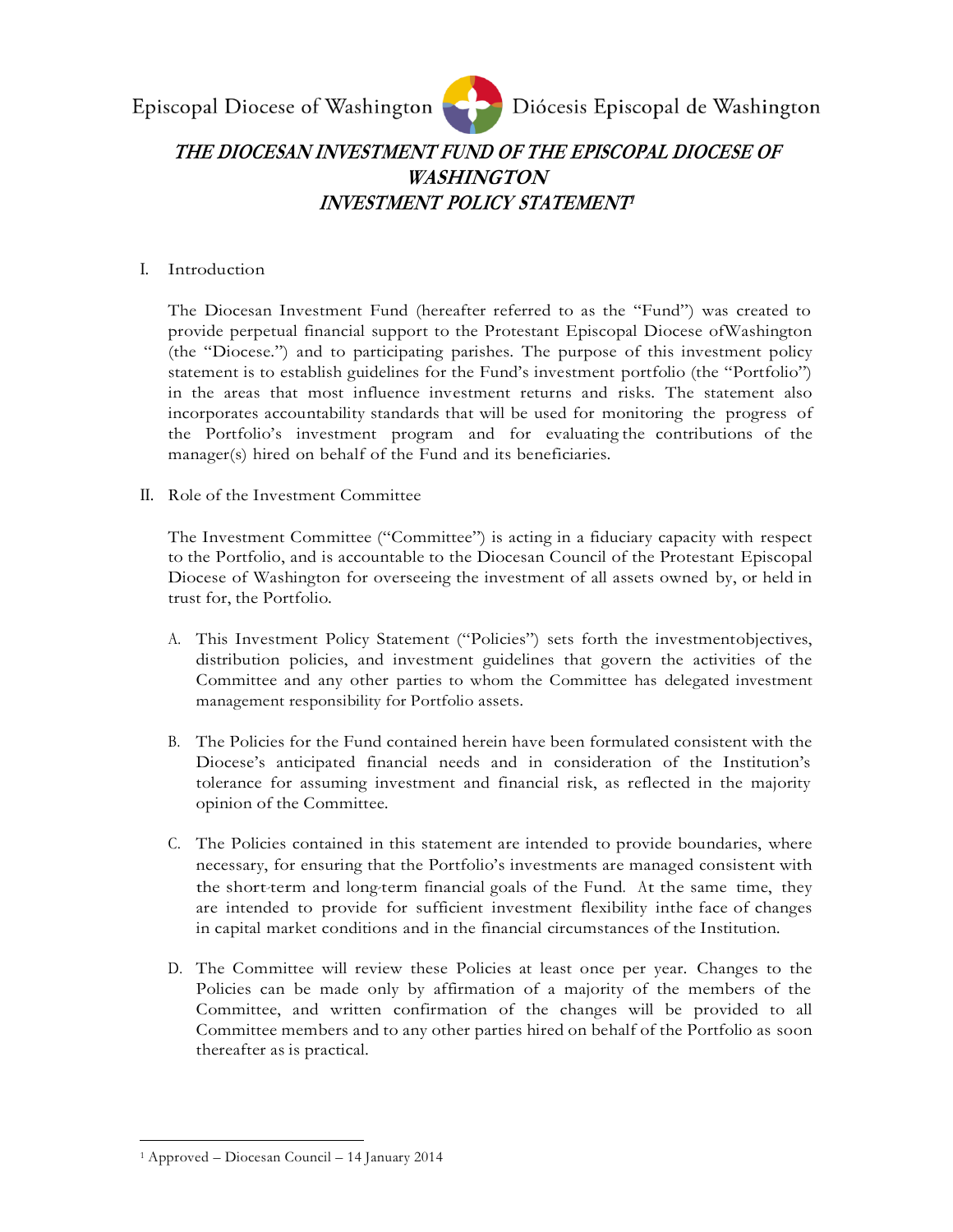- III. Investment Objective and Spending Policy
	- A. The Fund is to be invested with the objective of preserving the long-term, real purchasing power of assets while providing a relatively predictable and growing stream of annual distributions in support of the Institution. The Fund has a goal of achieving a return consistent with its spending policy plus the inflation rate as measured by the Consumer Price Index (CPI) over a full market cycle. The total Fund performance will be compared to an appropriate blended index of equities and fixed income securities with a goal of matching or exceeding the performance of such a benchmark index. The performance of the equity and fixed income components will be compared separately to appropriate equity and bond benchmark indices.
	- B. The annual distribution from the fund to the Diocese and/or participating parishes shall established by those participating entities. It is anticipated that some participants may elect to reinvest dividends, interest, and capital gains distributions and that others will request having those receipts of income paid out on a monthly basis.

### IV. Portfolio Investment Policies

- A. Asset Allocation Policy
	- 1. The Committee recognizes that the strategic allocation of Portfolio assets across broadly-defined financial asset and sub-asset categories with varying degrees of risk, return, and return correlation will be the most significant determinant of long-term investment returns and Portfolio asset value stability.
	- 2. The Committee expects that actual returns and return volatility may vary widely from expectations and return objectives across short periods of time. While the Committee wishes to retain flexibility with respect to makingperiodic changes to the Portfolio's asset allocation, it expects to do so only in the event of material changes to the Fund, to the assumptions underlyingFund spending policies, and/or to the capital markets and asset classes in which the Portfolio invests.
	- 3. Fund assets will be managed as a balanced portfolio comprised of two major components: an equity portion and a fixed income portion. The expected role of Fund equity investments will be to maximize the long-term real growth of Portfolio assets, while the role of fixed income investments will be to generate current income, provide for more stable periodic returns, and provide some protection against a prolonged decline in the market value of Portfolio equity investments.
	- 4. Cash investments will, under normal circumstances, only be considered as temporary Portfolio holdings, and will be used for Fund liquidity needs or to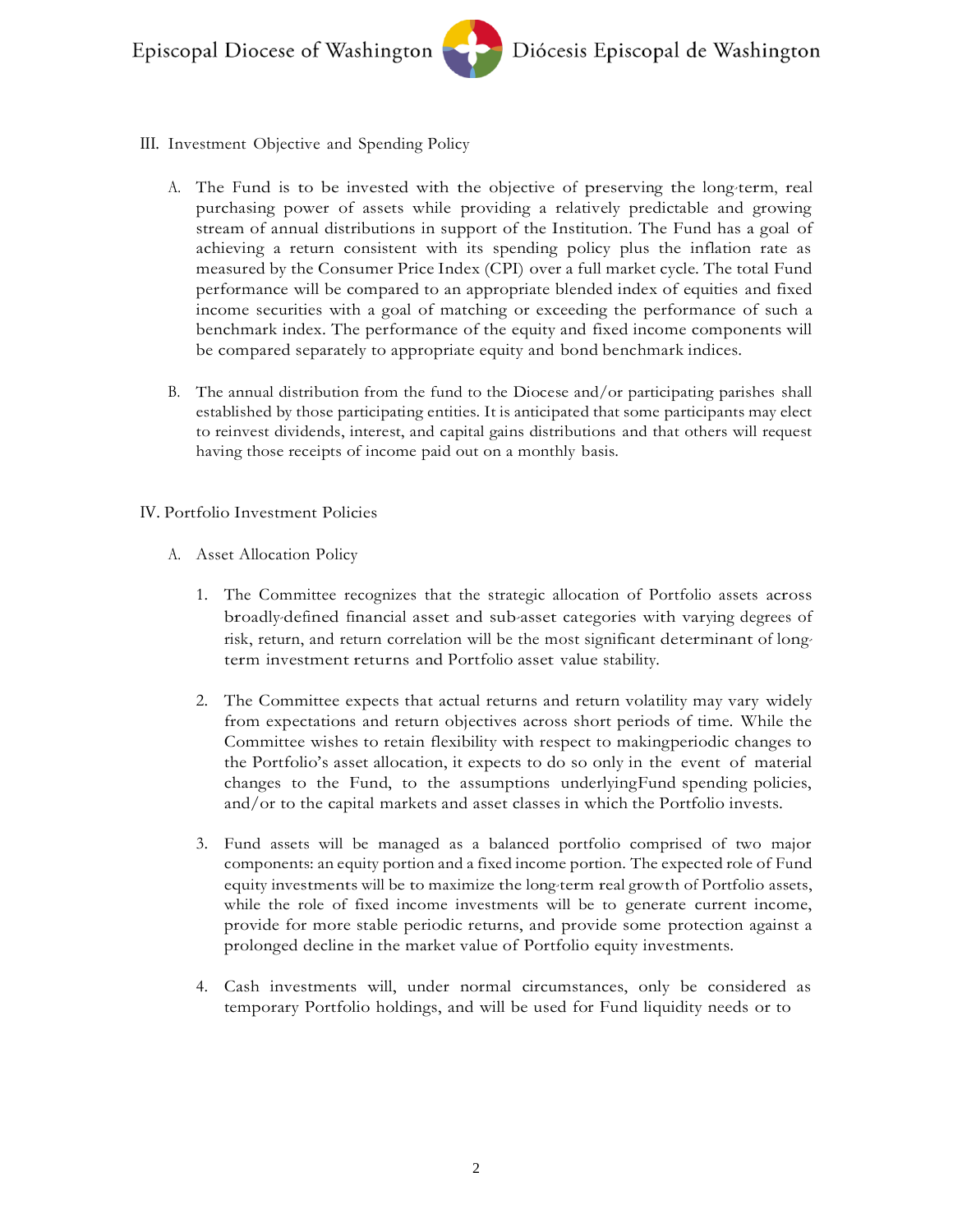

facilitate a planned program of dollar cost averaging into investments in either or both of the equity and fixed income asset classes.

5. No more than 75% and no less than 45% of the funds assets may be investedin equity securities, active equity mutual funds, passive equity index funds, private capital funds and/or hedge funds. The balance may be invested in active and/or passive bond funds, real estate investment trusts, and diversified commodity funds.

The Investment Committee in conjunction with an Investment Manager will establish asset allocation targets for each broad asset class (equities, fixed income,real estate, cash reserves and alternative investment) and each sub-asset class within the broad asset classes. The Investment Manager and the Investment Committee will review the asset classes and sub-asset classes quarterly and modify allocation targets if necessary.

The equity sub-asset classes may include US large cap, mid cap, small cap; international (developed markets) emerging markets; and other classes identifiedby the Investment Manager or the Investment Committee

Bond investments will be made in large well established mutual funds with proven records of value added investment results and managed by experienced teams with broad research capabilities. Multiple bond funds may be employed forrisk reduction and diversification. Both the Investment Manager and the Investment Committee must approve the bond funds selected.

#### B. Diversification Policy

Diversification across and within asset classes is the primary means by whichthe Committee expects the Portfolio to avoid undue risk of large losses over long time periods. To protect the Portfolio against unfavorable outcomes within an asset class due to the assumption of large risks, the Committee will take reasonable precautions consistent with generally accepted investment standards for fiduciaries of charitable institutional accounts to avoid excessive investment concentrations. Specifically, the following guidelines will be in place:

- 1. With the exception of fixed income investments explicitly guaranteed by the U.S. government, no single investment security or the securities of one issuershall represent more than 5% of total Portfolio assets.
- 2. With the exception of passively managed investment vehicles seeking to match the returns on a broadly diversified market index, no single investment pool or investment company (mutual fund) shall comprise more than 25% of total Portfolio assets.
- 3. With respect to fixed income investments, the minimum average credit quality of these investments shall be investment grade (Standard & Poor's BBB or Moody's Baa or higher).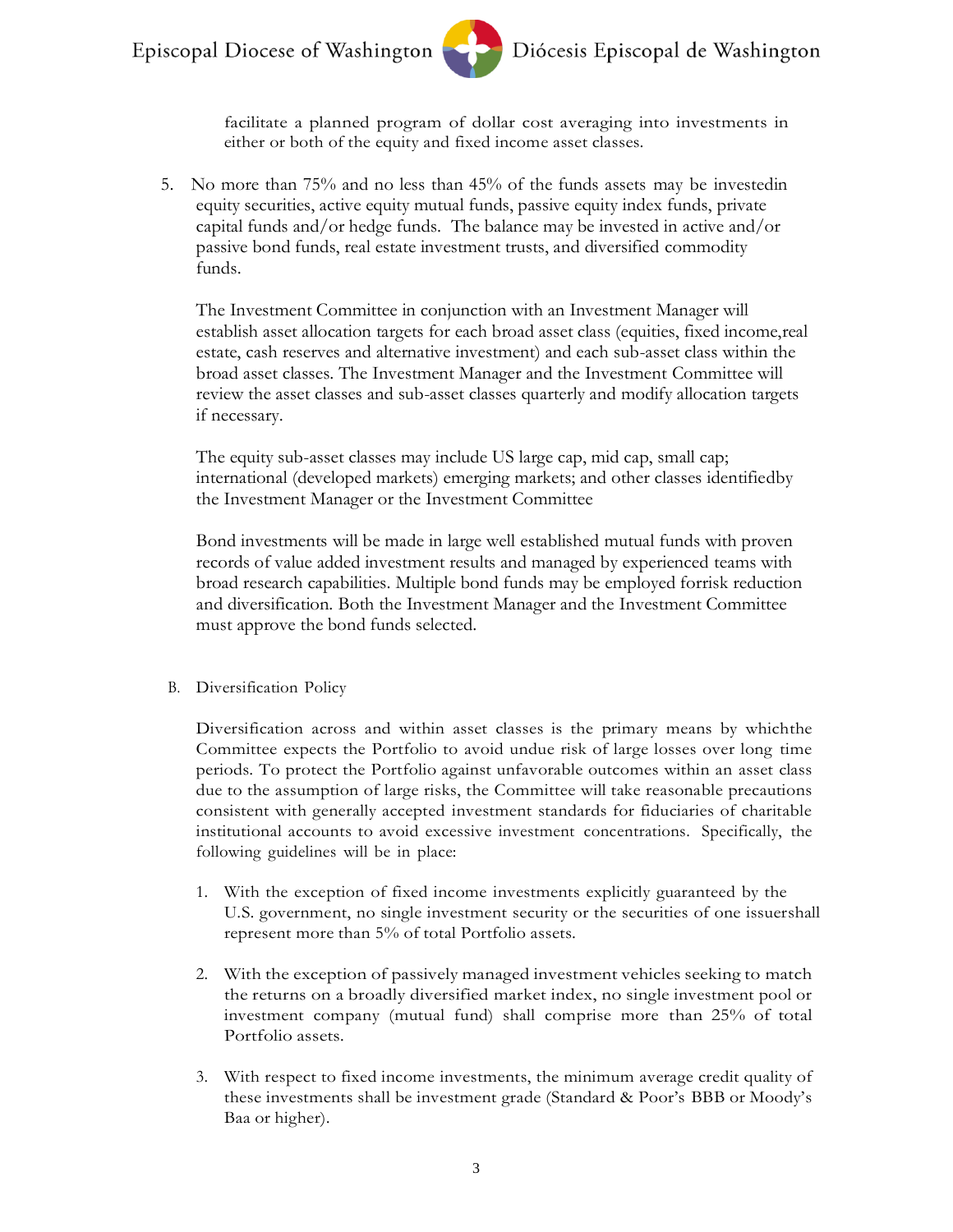C. Rebalancing Policies

It is expected that the Portfolio's actual asset allocation will vary from its target asset allocation as a result of the varying periodic returns earned on its investments in different asset and sub-asset classes. The Portfolio will be re-balanced to its target normal asset allocation under the following circumstances:

- 1. Utilize incoming cash flow (contributions) or outgoing money movements (disbursements) of the portfolio to realign the current weightings closer to the target weightings for the portfolio.
- 2. The Investment Manager will review the portfolio at least quarterly to determine the deviation from target weightings and report to the Committee. During each quarterly review, the following parameters will be applied:
	- a) If any asset class (equity or fixed income) within the portfolio is  $+/-5$ percentage points from its target weighting, the portfolio will be rebalanced.
	- b) If any fund within the portfolio has increased or decreased by greater than 20% of its target weighting, the fund will be rebalanced.
- 3. The investment manager may provide a rebalancing recommendation at any time.
- 4. The investment manager shall act within a reasonable period of time consistent with generally accepted standards for fiduciaries of charitable institutional accounts to evaluate deviation from these ranges.
- D. Other Investment Policies

Unless expressly authorized by the Committee, the Portfolio and its investment managers are prohibited from:

- 1. Purchasing securities on margin, or executing short sales.
- 2. Pledging or hypothecating securities, except for loans of securities that are fully collateralized.
- 3. Purchasing or selling derivative securities for speculation or leverage.
- 4. Engaging in investment strategies that have the potential to amplify or distort the risk of loss beyond a level that is reasonably expected given the objectives of their portfolios.
- 5. Investing more than ten percent of the Fund's assets in securities that are illiquid as to resale.